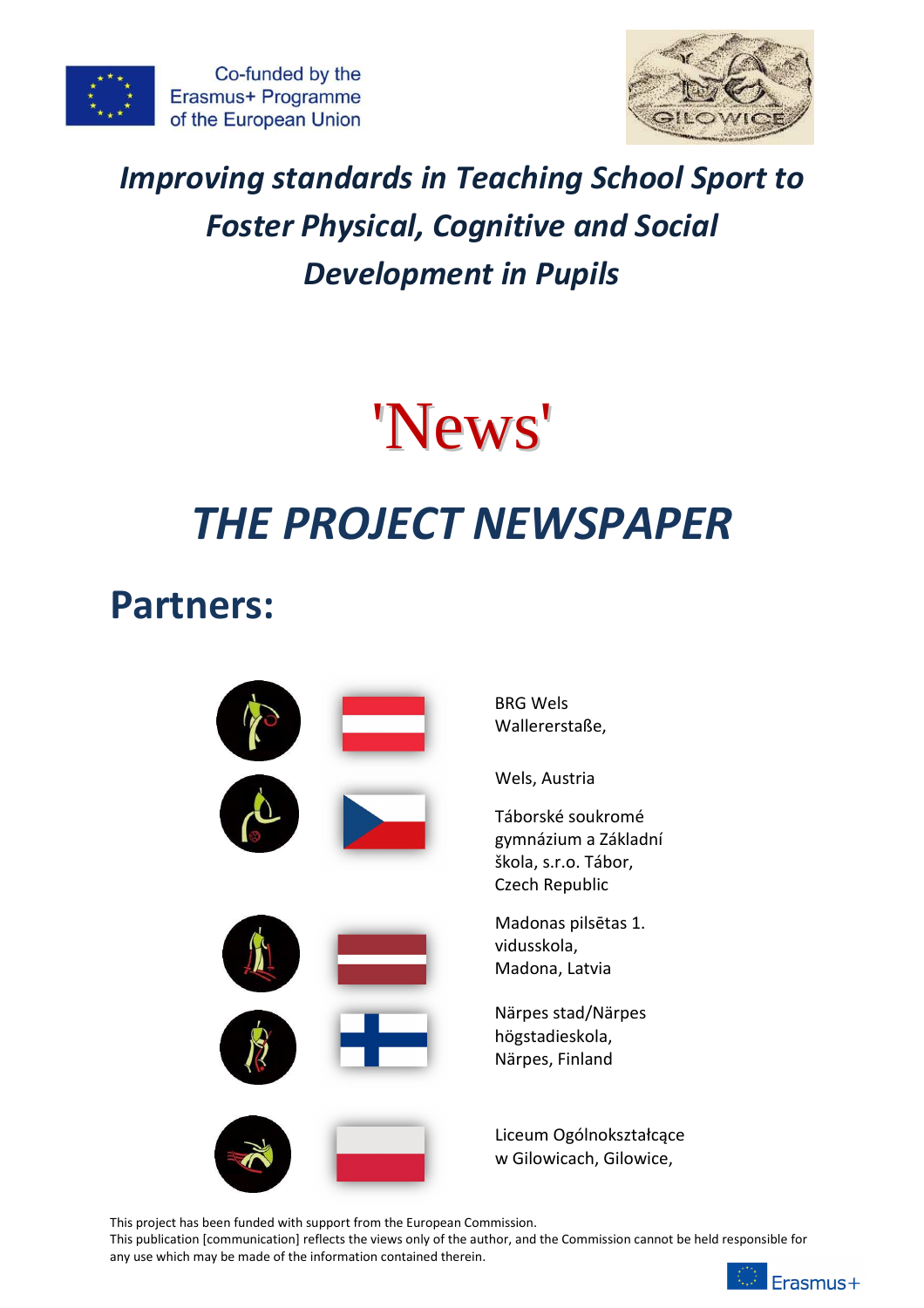

On the 2-6 October 2017 in Liceum Ogólnokształcące im. prof. Zbigniewa Religi w Gilowicach a short students exchange meeting took place. The main topic of this meeting was **SWIMMING**.

# *POLISH ADVENTURE - 1st DAY*

On the second of October we started our meeting in Poland in Gilowice. First arrivals were students from Czech Repuplic. They were sightseeing Pszczyna's square, park and the castle. Later the Austrians, the Fins and the Latvian were picked up from Cracow. They went to



Gilowice with Czechs.

We started introducing ourselves to one another trying to remember names. After that we were playing games. First game was called 'Simon says'. It was leaded by one person, she was making us doing something by saying for example 'Simon says stand up', 'Simon says raise your hand' but when she said 'Sit down' and someone did it he lost. Another game was 'pif

paf'. The rules were to there was one person in the middle of the cirlce. She pointed a gun (made of her hands) to somebody saying 'pif' and that person had to make a squat, two other students who stood next to this person had to shot the person and say 'paf'. The pupil who did it first, won and the other had to leave the cirlce.

Then we played 'Alvaro'. There were circle made of chairs. The students were sitting on them and behind them there stood another person, one chair was empty. The person behind the empty chair had to wink to somebody on a chair and this person was supposed to run to the empty chair. Students who were standing behind the chairs had to stop the person from running to the empty chair. Last game let us know better foreign languages. We learnt how to say 'How are you doing?', 'Good', 'Bad', 'So so' in five languages. The



person in the middle was asking 'How are you doing?' to a person and if they answered 'Good' we were doing two squats, if 'So so' we had to move one chair, if 'Bad' we had to run to another chair somewhere in the circle. It was great fun!

This project has been funded with support from the European Commission. This publication [communication] reflects the views only of the author, and the Commission cannot be held responsible for any use which may be made of the information contained therein.

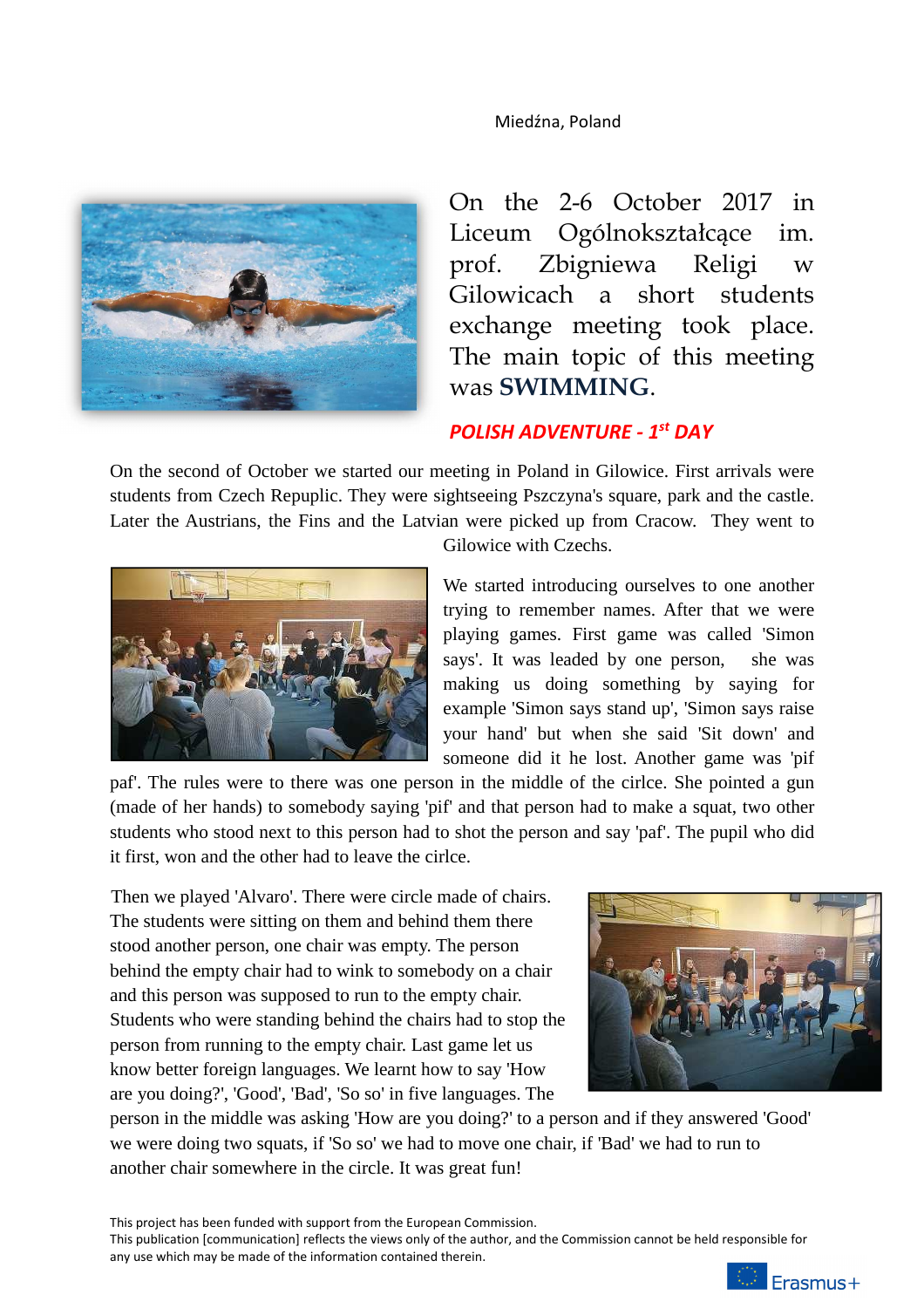After the fun we changed clothes and did a cross training. It was leaded by PE teacher from Poland. We were divided in pairs. We started with warm up and then did a few activities for example different types of jumping, crunches and push ups. It was a little bit tiring but we did our best and we enjoyed it.



That was the end of the programme for the first day. After that we went to hosts' homes. We met their families and spent some time with them. In the evening everyone met at a bonfire party. We sung songs, ate sausages, danced and had a lot of great fun. Next we went to our homes and went to bed.

# *ANTI-DOPING ON TUESDAY - 2nd DAY*

This is the summary of Tuesday. At the beginning of the second day we came to school at 9a.m. and every country had an interesting presentation about their swimming champions. After this Dariusz Blachnio, who is an expert from the National anti-doping agency, came to our school. We had a presentation about doping and he told us how dangerous it can be for our health.



After that we had a workshop to create anti-doping gadgets. We could try to be anti-doping officer and we had the same gadgets as they normally use to test athletes. We also could fill documents like they do about the athletes. Moreover we did a quiz on the computer about this theme. At the end we got antidoping shirts, caps, pens and bracelets from him.

Then we had delicious lunch prepared by our lovely Polish host students. After lunch we went to Wola where a 25 meters long swimming pool is. They show us the whole sport center. We

saw the gym and one lifeguard showed us some exercises. Before swimming we had a presentation about swimming club in Wola.

At 3p.m. we heard a presentation by the manager of volunteer Water Rescue Organization about rescuing a drowning swimmer and after that we went to try it out by our self with the Little Anne CPR doll and lifeguards gadgets. The lifeguards also showed us a real time rescue of a drowning swimmer. At 5p.m. we started our first swimming



lesson by coach Slawomir Formas, who is one of the best coaches of the swimming team in Wola. He showed us technique for backstroke and freestyle. We liked this swimming lesson but for some of us it was harder than we expected, so some of us were really tired. At the end of the day we drove back to school where our host students picked us up and we went home and did something with our hosts.

This project has been funded with support from the European Commission.

This publication [communication] reflects the views only of the author, and the Commission cannot be held responsible for any use which may be made of the information contained therein.

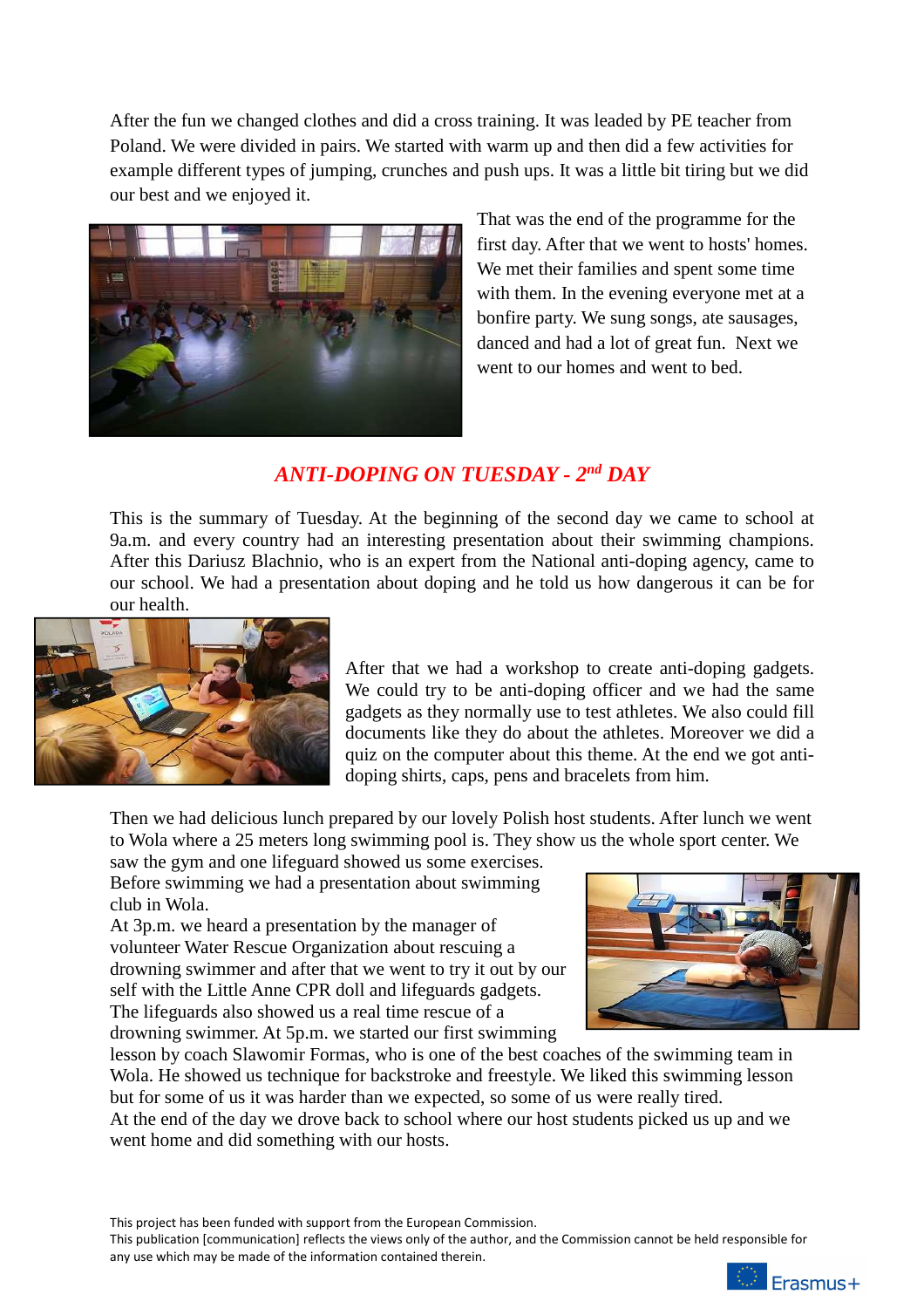# *SO MANY PLACES, SO MUCH TO SEE - 3rd DAY*



On the third day of our Erasmus+ meeting in Poland which was the  $4<sup>th</sup>$  of October we spent an amazing day together. After having a breakfast at the hosts houses we went to Wola and had a presentation with

Mr. Piotr Woznicki – former coach of the Polish senior national team about the famous swimmers from Oswiecim. After the such an interesting lecture we have started a training on

a swimming pool. The coach was showing us some exercises for butterfly and backstroke styles.

At 11:45 am the training was over so we could go to the museum of Birkenau Camp. We were there for only 20 minutes, and we haven't seen much but it was so hard but also very interesting experience.

We were so hungry and so we had lunch at the shopping centre in big hurry because we were forced to have another training – training session for stamina with the coach at the gym in the swimming pool complex . We were exercising on TRX and other different machines especially for swimmers to practise even outside the water. We have learnt a lot during these lessons and it was a fun time for us. We spent there almost an hour  $-2:30$  pm  $-3:30$  pm. And then the teacher let us have relax in the swimming pool and enjoy being there by ourselves for for 70 minutes! We walked to the ice rink to see how it's look like and we met there a few little girls who were learning how to skate! It was adorable. Then we went on foot to the pizzeria - Tawerna and ate really big pizzas!!! Our hosts picked us up about 8pm from school, so we finally could get some rest. After so many hours off the houses we were exhausted and really tired but we are happy to spend time in many different places. Thanks to doing all these things together we had an occasion to talk more and get known better.

## *LITTLE SCHOCK AND 191 METERS – 4th DAY*

As always we met at **9** at school. After that we had a very exciting meeting with **Magdalena Solich-Talanda** the world record holder in freediving. She told us that she can stay under water for **5:40** without **swimming** and she can swim **191 meters** under water without fins. **Kamil** was very shocked because he can not even swim under water **half** of the **25 meters** pool. She explained us she's secret techniques of taking deep breath (**packing**). You have to relax every musscle and **stay calm**. Every **extra movement** makes the record worse.

Next thing was the training with **Sławomir Formas** in **Wola**. We trained **breast stroke** style. The training was very professional and really hard for beginners. **Thankfully** nobody **drowned**.



We felt very tired and hungry so we went for lunch in Wola's

ort from the European Commission.

ts the views only of the author, and the Commission cannot be held responsible for mation contained therein.